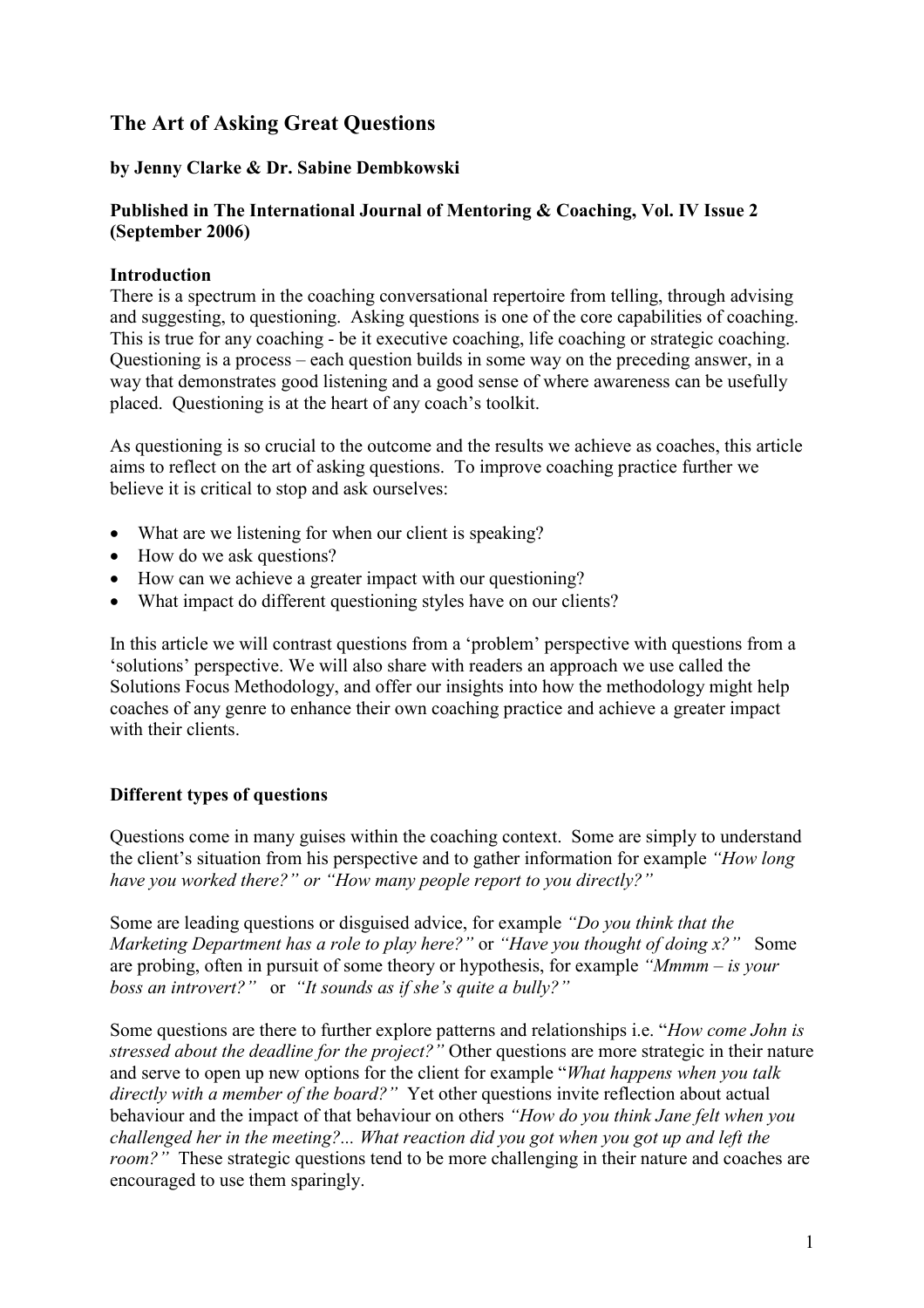The kind of questions recommended as best coaching practice are described as awareness raising. We have a choice about what we are helping our clients to be come more aware of: are we shining our metaphorical torches on what's wrong and on deficits and barriers to progress - or on what would be right for the client and the strengths and resources that will help him/her move in the right direction?

When we analysed transcripts of coaching sessions, talked to colleagues and listened carefully during group supervision sessions, it seemed that current questioning practice often hones in on the former. Attention is drawn to what's hindering or stopping progress, be it the client's beliefs, attitudes or lack of skill. The idea seems to be that by making the client observe his/her behaviour and the impact it has on others, the client becomes more aware of his/her own role in problematic situations and therefore more willing to do something about it.

In his book Principles of Psychology, William James, the father of modern psychology, said "The art of being wise is the art of knowing what to overlook." The Solutions Focus methodology favours overlooking information about what makes things difficult in favour of shining the torch on what makes things easier – on the strengths and resources that will help the client achieve what's wanted.

# The Solutions Focus Methodology

The Solutions Focus approach has its roots in the therapeutic world. The ideas have found applications in many other fields, including education, social welfare, prison and probation services and, most recently organisational Solutions Focus is a part of a wider development including strengths-based positive psychology, positive deviance and appreciative inquiry – all part of the new wave of change methodologies seeking direct routes to progress

Classically, we are taught to see the present problematic situation on a straight line connecting the origins of the problem through the present to an undesirable future. We call this the Problem axis. The theory is that the problem has intriguing roots in the past and, if things continue unchecked, it will lead to dire consequences in the future. Much time and intellectual energy is devoted to analysing both the roots of problems and just how bad things might become. Diagnosing the problem and investigating the causes of the problem are seen as an essential part of addressing the problem.

People working using the Solutions Focus Methodology operate on a very different axis – the Solution axis. They are interested in what the client wants (not what they don't want) and what is already happening which is pushing them in the desired direction. They use their analytic skills to explore the desired future (sometimes called the Future Perfect), to pile up and investigate examples of the Future Perfect happening already and to draw attention to the skills and resources involved in that achievement.

### Solutions Focused Awareness-raising

Solutions Focused coaches shine their torch on

- What the client really wants
- The resources the client has available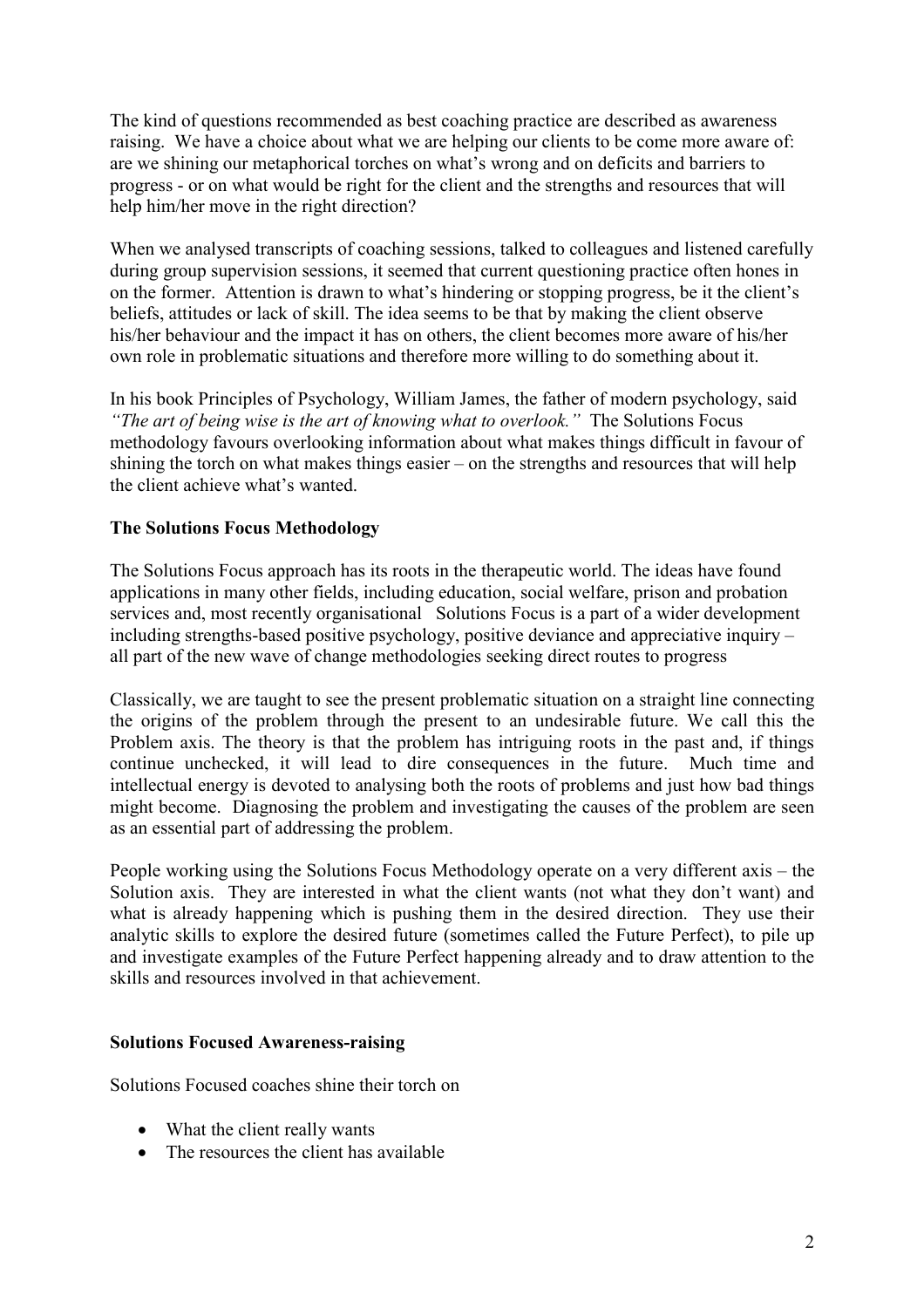To illuminate these, the coach will ask for concrete descriptions of the Future Perfect, for examples of some aspects of the Future Perfect happening already and details about these. We ask pre-suppositional questions implying competence and resources.

### What the client really wants

Coaches using the methodology ask their clients to suppose they are fast-tracked forward into an ideal world – a future where the issue they are grappling with has vanished, as if by a magic wand. They ask them to describe this ideal world in detail. "What would be the first thing you noticed that tells you that a transformation has happened?" They ask for concrete evidence rather than about hidden processes like motivation or feelings for example. Further to this, coaches ask for detailed descriptions from different perspectives for example "What would your boss/colleagues/customers notice?"

#### The resources he/she has available

After getting a full description of the Future Perfect, attention turns to examples and instances of some or all aspects of the Future Perfect happening, albeit briefly. Coaches may use a scaling question: "On a scale from 0 to 10, where 10 is the Future Perfect you just described and  $\theta$  means that absolutely none of that is happening – ever, where would you say you are now?" Nearly everyone gives an answer somewhere between 0 and 10 – and wherever the answer lies, it contains two important pieces of information: that something is happening that is taking the client in the right direction and that there is still a way to go. All the time, coaches are listening carefully to what the client says - using our torch to find strengths, resources, coping mechanisms and strategies for making progress. The questioning presupposes competence (see below) and each question is based on the previous answer.

Affirmation is a key tool in the Methodology toolbox and one we use freely – always being specific in naming the strengths and resources we have spotted: "I'm really impressed by the extent to which you planned that project" "You did well to spot that opportunity and seize it." "I admire the way you motivated your colleagues by doing that."

We have observed that when people are stuck in a problematic situation, it is often because they are paralysed by the enormity of the task. So coaches using the methodology encourage clients to take really small steps, perhaps by way of experiment, to take them just a point or a fraction of a point up the scale and move things on. "What can you do or say in your meeting tomorrow to take you just one step closer to the ideal relationship with John that you just described? What would tell him that things have improved? How would your other colleagues know that things were better?"

#### Pre-suppositional questions implying competence and resources

Let's examine a typical Solution Focus question, one which might be an early question in a new coaching assignment:

#### "Of all the things you're doing in meetings at the moment, what would you say you were most pleased with?"

"Of all the things" recognises the multi-faceted nature of the client's activities in meetings, and that many things are going on at the same time. "Most" implies that there are indeed many aspects which are pleasing. Note how different the question feels without the word "most" in it. "*Pleased with*" is not the same as "good at" and is therefore less loaded.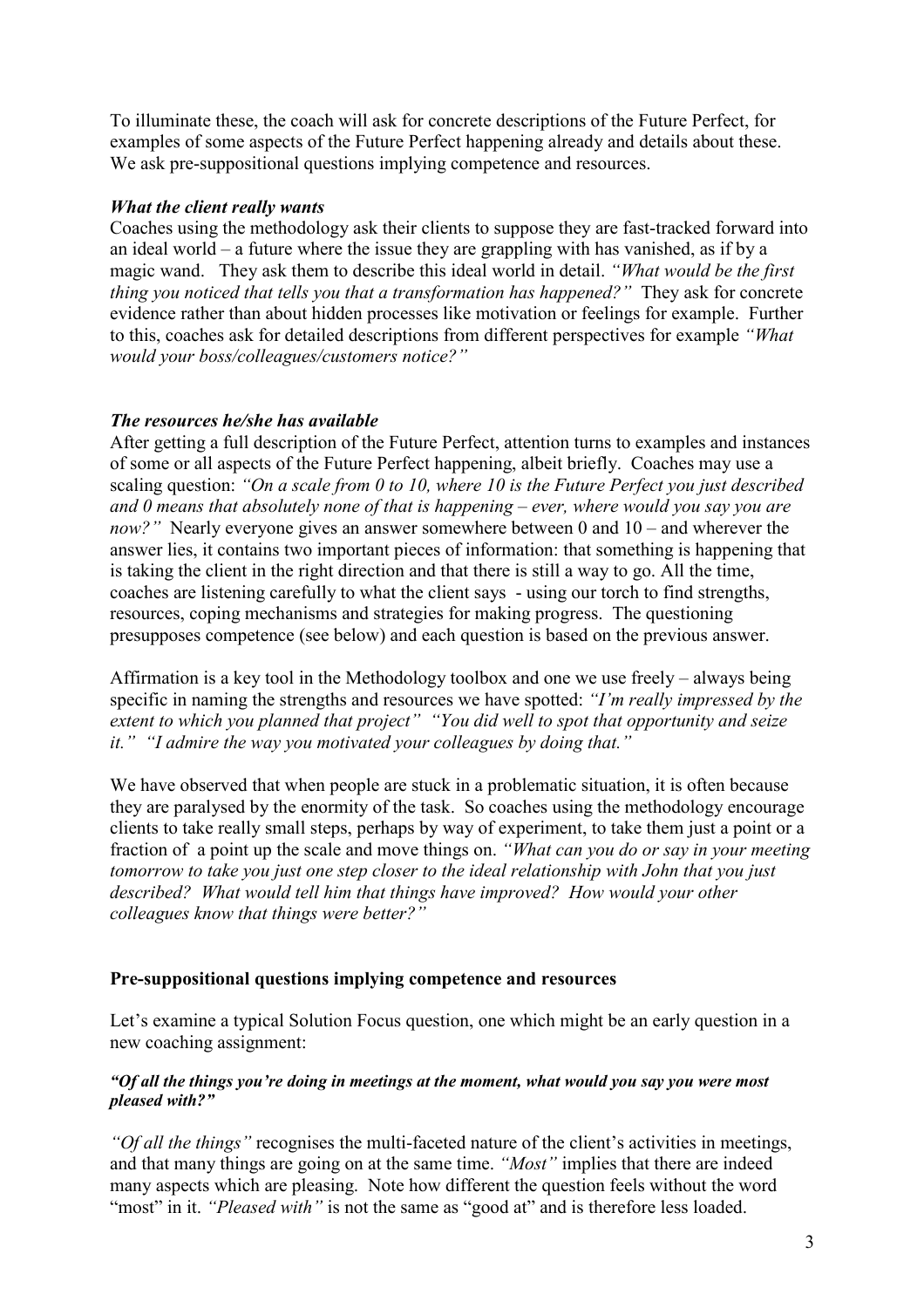As an opening question, this kind of formulation serves many purposes:

- It's a gentle way to start a conversation problem-free talk helps relax both parties.
- It gives the coach information about what the client enjoys about his/her work.
- It tells the coach something about what motivates and enthuses the client.
- It gives some ideas about the client's strengths and resources.

Coaches using the Methodology ask lots of pre-suppositional questions implying competence and resources in our clients. Some examples are set out in Box 1.

| <b>Box 1: Solution-orientated questions</b> |                                                                               |
|---------------------------------------------|-------------------------------------------------------------------------------|
| How did you do that?                        | Presupposes agency $-$ that<br>the client had an influence<br>on the outcome. |
| How did you know to do that?                | Presupposes knowledge.                                                        |
| How did that make a difference?             | Presupposes awareness and<br>observational skills.                            |
| What did you learn from that?               | Presupposes reflection.                                                       |
| What helped?                                | Presupposes something was<br>helpful!                                         |
| What else?                                  | Presupposes that the client<br>could say more.                                |
| What might you do differently next time?    | Presupposes choice and<br>decision making ability.                            |

These can be contrasted to questions about the Problem axis which hone in on difficulties and offer less hope – see Box 2.

| <b>Box 2: Problem-orientated questions</b> |                                                                                     |
|--------------------------------------------|-------------------------------------------------------------------------------------|
| What's causing this problem?               | Presupposes a cause<br>(linear), rather than a series<br>of interactions (systemic) |
| What's stopping you/what's the barrier?    | Presupposes difficulties                                                            |
| Why did you do that?                       | Asks about motivation and<br>can provoke defensiveness                              |
| Anything else?                             | Invites premature closure.                                                          |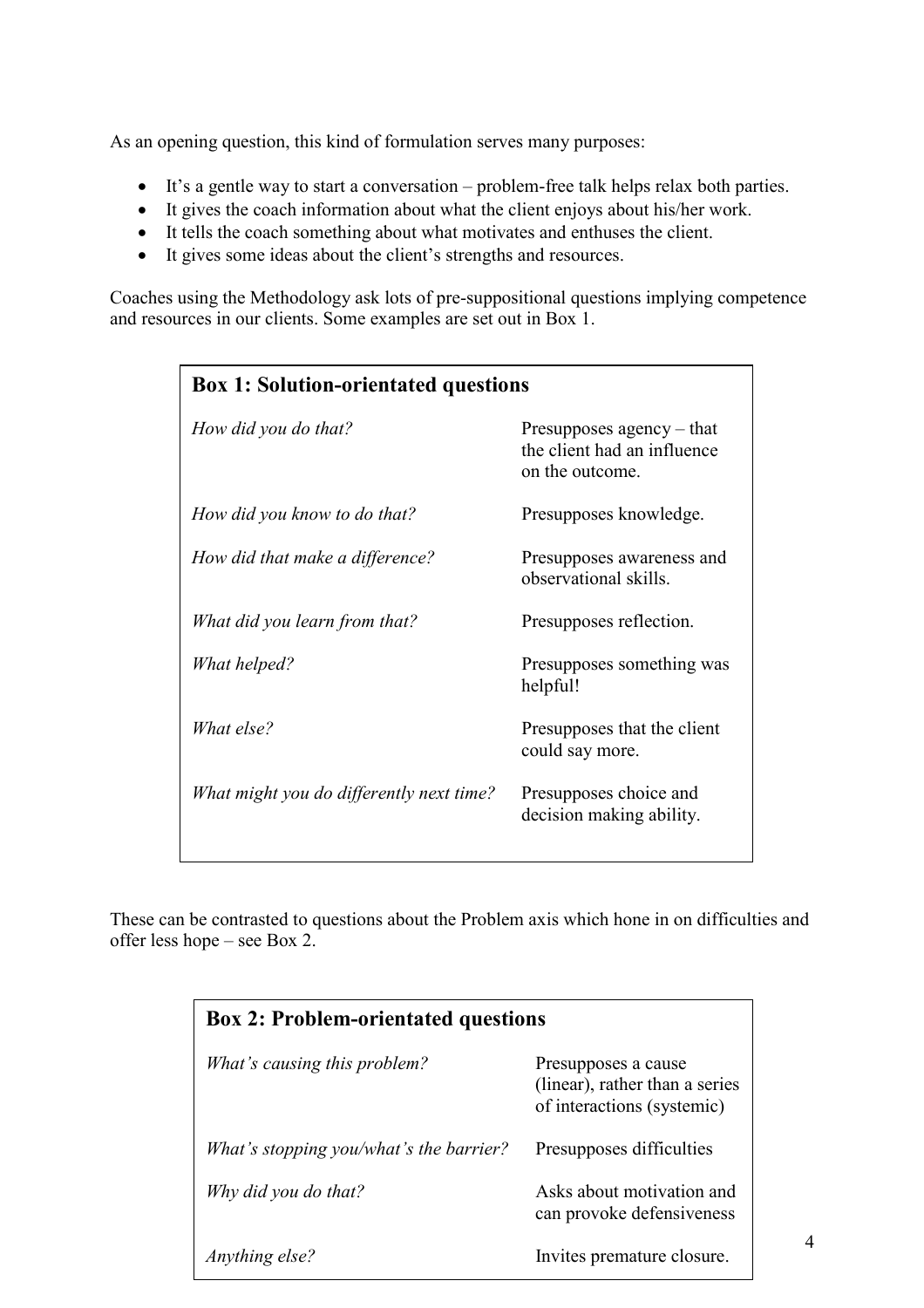# What's different about coaching using the Methodology?

Coaches using the Solutions Focus Methodology espouse the core competencies of coaching, as promulgated by organisations such as the EMCC.. These include providing a good environment for co-creating the a relationship based on respect and trust, setting a clear contractual understanding of the joint project, active listening and facilitating learning. At first glance, one might not be able to spot an coach using the methodology from one with any other training, but we think that questioning is subtly different from current mainstream coaching practice and has a different impact on the client. We have synthesised our view of the most critical differences in the following table:

| Main stream practice                             | <b>Solutions Focus Methodology practice</b>                                     |
|--------------------------------------------------|---------------------------------------------------------------------------------|
| Looks for difficulties and barriers.             | Builds on what works for the client and on<br>personal resources and strengths. |
| Needs to understand and diagnose the<br>problem. | Concentrates on recognising what the client<br>wants.                           |
| Uses this information to address the problem.    | Finds elements of what the client wants<br>happening already.                   |
| General emphasis on insight.                     | Emphasis on concrete detail and tangible<br>evidence.                           |

### What does the research say about the Methodology?

We are not aware of any formal research into the outcome of coaching using the methodology and would encourage any researcher or student readers to consider this as a research topic. However, there is a growing body of research into more traditional applications of the Solutions Focus Methodology, including mental health, recidivism in criminals, parenting and couples therapy and counselling in schools. In those settings 17 out of 18 studies, clients reported improvement. In 7 out of 11 studies comparing treatments using the methodology to other treatments, we understand that SF treatment achieved better results.

# **Conclusion**

We believe that in current coaching practice there is too much focus on the past, deficits, gaps and barriers. Both client and coach can be demoralised by this – the phenomena of client resistance and coach burn-out bear witness to this. The solutions focus methodology